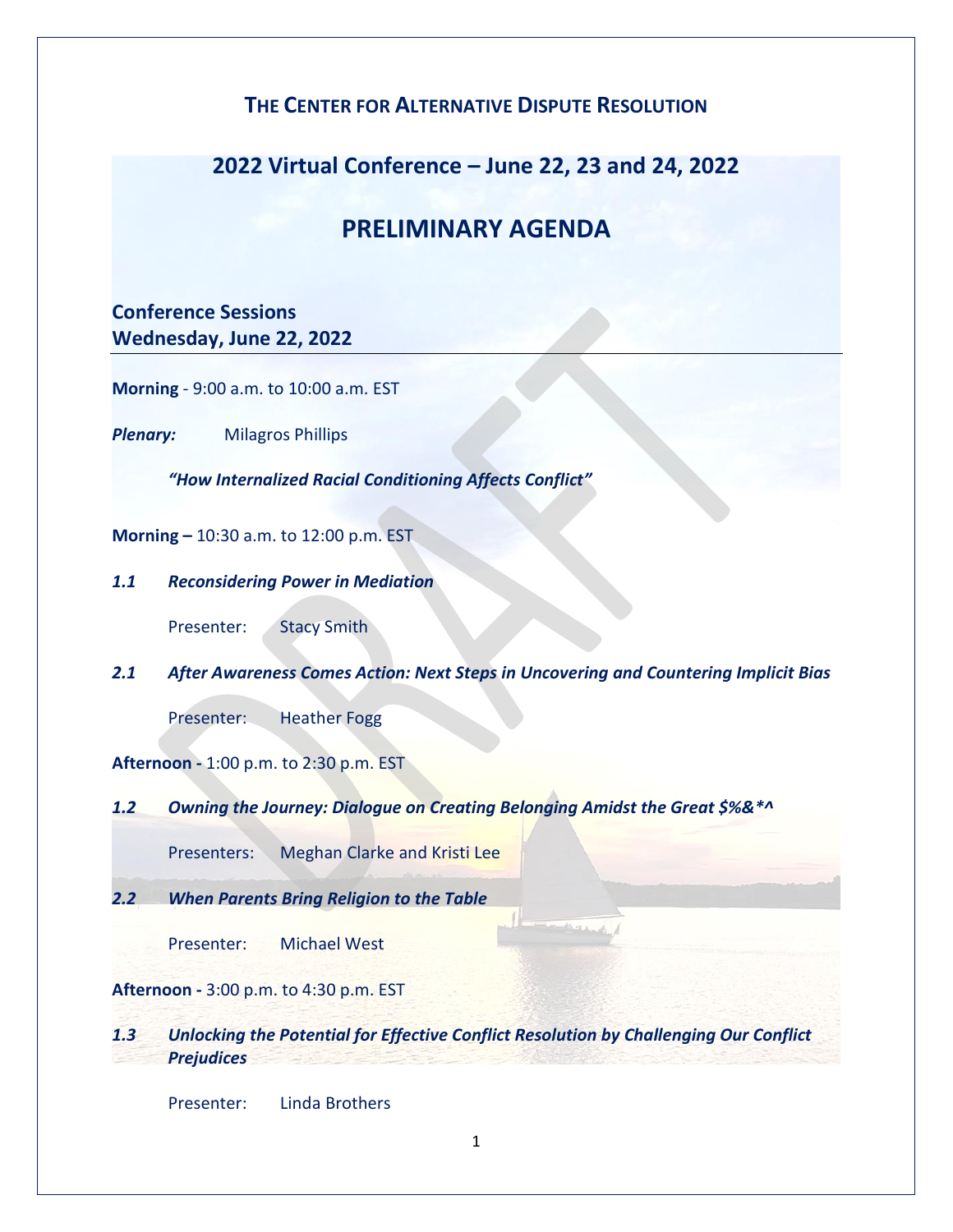#### **Thursday, June 23, 2022**

**Morning** - 9:00 a.m. – 10:30 a.m. EST

*1.4 Up is Down, Down is Up, and Two Plus Two Equals Whatever I Say: What to Do When People Argue with Facts and Reality*

Presenter: Jeff Jury

- *2.3 Implicit Bias and Communication*
	- Presenter: Denise Patterson McKenney

**Morning/Afternoon** - 11:00 a.m. – 12:30 p.m. EST

*Plenary:* G. Daniel Bowling

*"The Search for Meaning in Mediation: The Paradox of The Heart and The Mind"*

**Afternoon -** 1:00 p.m. to 2:30 p.m. EST

**Plenary:** Nina Meierding

*"Working with Different Perspectives of Reality: How Implicit Bias and Cognitive Carriers Create Obstacles to Settlement"*

#### **Afternoon -** 3:00 p.m. to 4:30 p.m. EST

*1.5 Breathwork Circles for Healing the Divides: Exploring the Nervous System Response to Conflict*

Presenter: Heather Fogg

**Friday, June 24, 2022**

**Morning** - 9:00 a.m. to 10:30 a.m. EST

*Plenary:* David A. Hoffman

*"The Spiritual Dimensions of Conflict Resolution"*